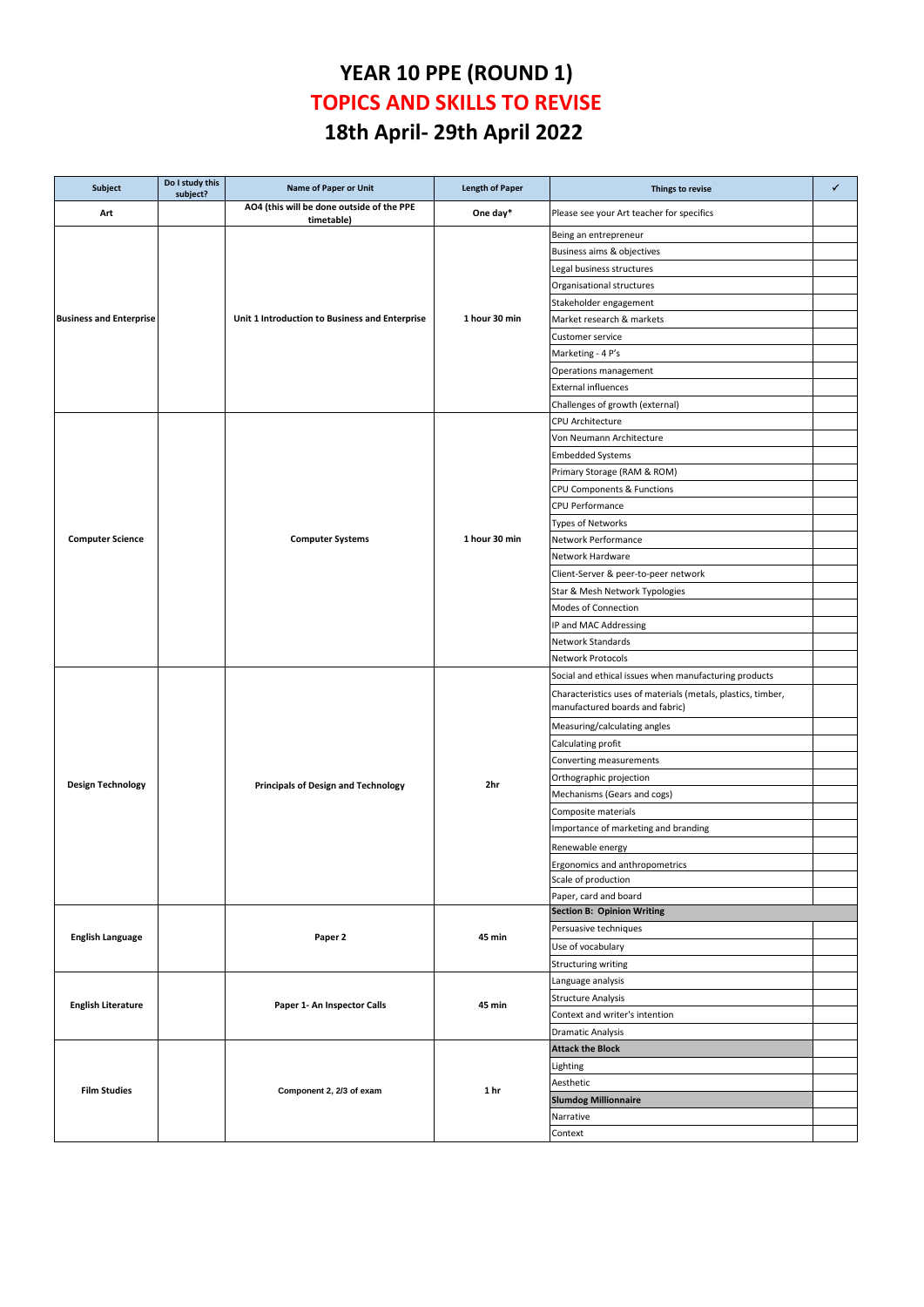| Subject                         | Do I study this<br>subject? | Name of Paper or Unit                                                                      | <b>Length of Paper</b>   | Things to revise                                                                                                                                                                             | ✓ |
|---------------------------------|-----------------------------|--------------------------------------------------------------------------------------------|--------------------------|----------------------------------------------------------------------------------------------------------------------------------------------------------------------------------------------|---|
|                                 |                             | Paper 1 Listening (all Themes - 1-3)                                                       | 35min (F) 45min (H)      | Theme 1:                                                                                                                                                                                     |   |
|                                 |                             |                                                                                            |                          | Me, my family + Friends, Relationships with family and friends,<br>Marriage/partnership                                                                                                      |   |
|                                 |                             |                                                                                            |                          | Technology, social media                                                                                                                                                                     |   |
|                                 |                             |                                                                                            |                          | Music, Cinema, TV, Food, Eating Out, Sport                                                                                                                                                   |   |
|                                 |                             | Paper 2 - Speaking (all Themes - 1-3)                                                      | 20min (F) 20min (H)      | Customs and Festivals in Spanish-speaking countries                                                                                                                                          |   |
|                                 |                             |                                                                                            |                          | Theme 2:                                                                                                                                                                                     |   |
| French                          |                             |                                                                                            |                          | Holidays                                                                                                                                                                                     |   |
|                                 |                             |                                                                                            |                          | Town, neighbourhood and region                                                                                                                                                               |   |
|                                 |                             | Paper 3 - Reading (all Themes - 1-3)                                                       | 45min (F) 1hr (H)        | Social Issues (charity/volunteer work, healthy/unhealthy living)                                                                                                                             |   |
|                                 |                             |                                                                                            |                          | Global Issues                                                                                                                                                                                |   |
|                                 |                             |                                                                                            |                          | Theme 3:                                                                                                                                                                                     |   |
|                                 |                             | Paper 4 - Writing (all Themes - 1-3)                                                       | 1hr 5 min (F) 1hr 20 (H) | School - my life at school/my studies                                                                                                                                                        |   |
|                                 |                             |                                                                                            |                          | Future Ambitions - Education Post-16, Jobs + Ambitions                                                                                                                                       |   |
|                                 |                             |                                                                                            |                          |                                                                                                                                                                                              |   |
|                                 |                             |                                                                                            |                          | Tectonic hazards (earthquakes in Nepal and Chile)                                                                                                                                            |   |
|                                 |                             |                                                                                            |                          | Tropical storms (Typhoon Haiyan)                                                                                                                                                             |   |
| Geography                       |                             | Paper 1 (without rivers)                                                                   | 1 hr 15 min              | Weather hazards in the UK (Beast from the East)                                                                                                                                              |   |
|                                 |                             |                                                                                            |                          | Tropical rainforests (Amazon)                                                                                                                                                                |   |
|                                 |                             |                                                                                            |                          | Hot deserts (Western Desert - Las Vegas)                                                                                                                                                     |   |
|                                 |                             |                                                                                            |                          | Coastal landscapes in the UK (Holderness coast)                                                                                                                                              |   |
|                                 |                             |                                                                                            |                          | LO1-Rights of the individual and why it is important to maintain                                                                                                                             |   |
|                                 |                             |                                                                                            |                          | those rights (CCCPE, PIES)                                                                                                                                                                   |   |
|                                 |                             |                                                                                            |                          | LO2- Values of care in health and social care settings, early<br>years settings and why it is important to maintain them.                                                                    |   |
| <b>Health &amp; Social Care</b> |                             | <b>RO21</b>                                                                                | 1 hr                     | LO3: Legislation (Equality Act 2010, Health and Safety at Work<br>Act 1974, Data Protection Act 2018, Mental Health Act 2007,<br>Children Act 2004) and how it may impact different settings |   |
|                                 |                             |                                                                                            |                          | LO4-Person hygiene, safety and security measures used in<br>Health, Social Care and Early years settings and how they<br>protect service users/ providers/ care givers                       |   |
|                                 |                             |                                                                                            |                          | <b>Medieval Medicine</b>                                                                                                                                                                     |   |
|                                 |                             |                                                                                            |                          | The Four Humours and Theory of Opposities                                                                                                                                                    |   |
|                                 |                             |                                                                                            |                          | The Role of the church                                                                                                                                                                       |   |
|                                 |                             |                                                                                            |                          | Medieival treatment<br>The Black Death                                                                                                                                                       |   |
|                                 |                             |                                                                                            |                          | <b>Renaissance Medicine</b>                                                                                                                                                                  |   |
|                                 |                             |                                                                                            |                          | Anatomy - Vesalius and Harvey                                                                                                                                                                |   |
|                                 |                             |                                                                                            |                          | Thomas Sydenham                                                                                                                                                                              |   |
|                                 |                             |                                                                                            |                          | Renaissance treatment and prevention                                                                                                                                                         |   |
|                                 |                             | Paper 1: Medicine in Britain                                                               | 1hr                      | The Great Plague<br>Medicine 1700-1900                                                                                                                                                       |   |
|                                 |                             |                                                                                            |                          | Germ Theory - Pasteur and Koch                                                                                                                                                               |   |
|                                 |                             |                                                                                            |                          | Cholera - John Snow                                                                                                                                                                          |   |
|                                 |                             |                                                                                            |                          | Surgery - Lister and Simpson                                                                                                                                                                 |   |
|                                 |                             |                                                                                            |                          | Hospitals and nursing - Nightingale<br>The Public Health Acts                                                                                                                                |   |
|                                 |                             |                                                                                            |                          | <b>Modern Medicine</b>                                                                                                                                                                       |   |
| History                         |                             |                                                                                            |                          | Causes - DNA, lifestyle factors                                                                                                                                                              |   |
|                                 |                             |                                                                                            |                          | Treatment - Magic bullets, antibiotics, NHS, Modern surgery                                                                                                                                  |   |
|                                 |                             |                                                                                            |                          | Prevention - Vaccination, Screening<br>The Growth of the Civil Rights movement King's non-violent                                                                                            |   |
|                                 |                             |                                                                                            |                          | campaigns                                                                                                                                                                                    |   |
|                                 |                             |                                                                                            |                          | Montgomery                                                                                                                                                                                   |   |
|                                 |                             |                                                                                            |                          | Birmingham                                                                                                                                                                                   |   |
|                                 |                             |                                                                                            |                          | March on Washington                                                                                                                                                                          |   |
|                                 |                             |                                                                                            |                          | Selma<br>Chicago                                                                                                                                                                             |   |
|                                 |                             | Paper 3 - The USA conflict at Home and Abroad                                              | 1hr                      | <b>Changes to Education</b>                                                                                                                                                                  |   |
|                                 |                             |                                                                                            |                          | The Brown decision and Little Rock Student protest                                                                                                                                           |   |
|                                 |                             |                                                                                            |                          | Sit ins                                                                                                                                                                                      |   |
|                                 |                             |                                                                                            |                          | Freedom Summer<br>Freedom Rides                                                                                                                                                              |   |
|                                 |                             |                                                                                            |                          | The Role of the Government                                                                                                                                                                   |   |
|                                 |                             |                                                                                            |                          | The Supreme Court                                                                                                                                                                            |   |
|                                 |                             |                                                                                            |                          | Civil Rights & Voting Rights Acts                                                                                                                                                            |   |
|                                 |                             | R013: Developing technological solutions<br>Practical Exam (Requires the use of Computers) |                          | Database Development using Access and Spreadsheet                                                                                                                                            |   |
| IT                              |                             |                                                                                            | 1hr 30 min               | User Requirement                                                                                                                                                                             |   |
|                                 |                             |                                                                                            |                          | Review                                                                                                                                                                                       |   |
|                                 |                             |                                                                                            |                          |                                                                                                                                                                                              |   |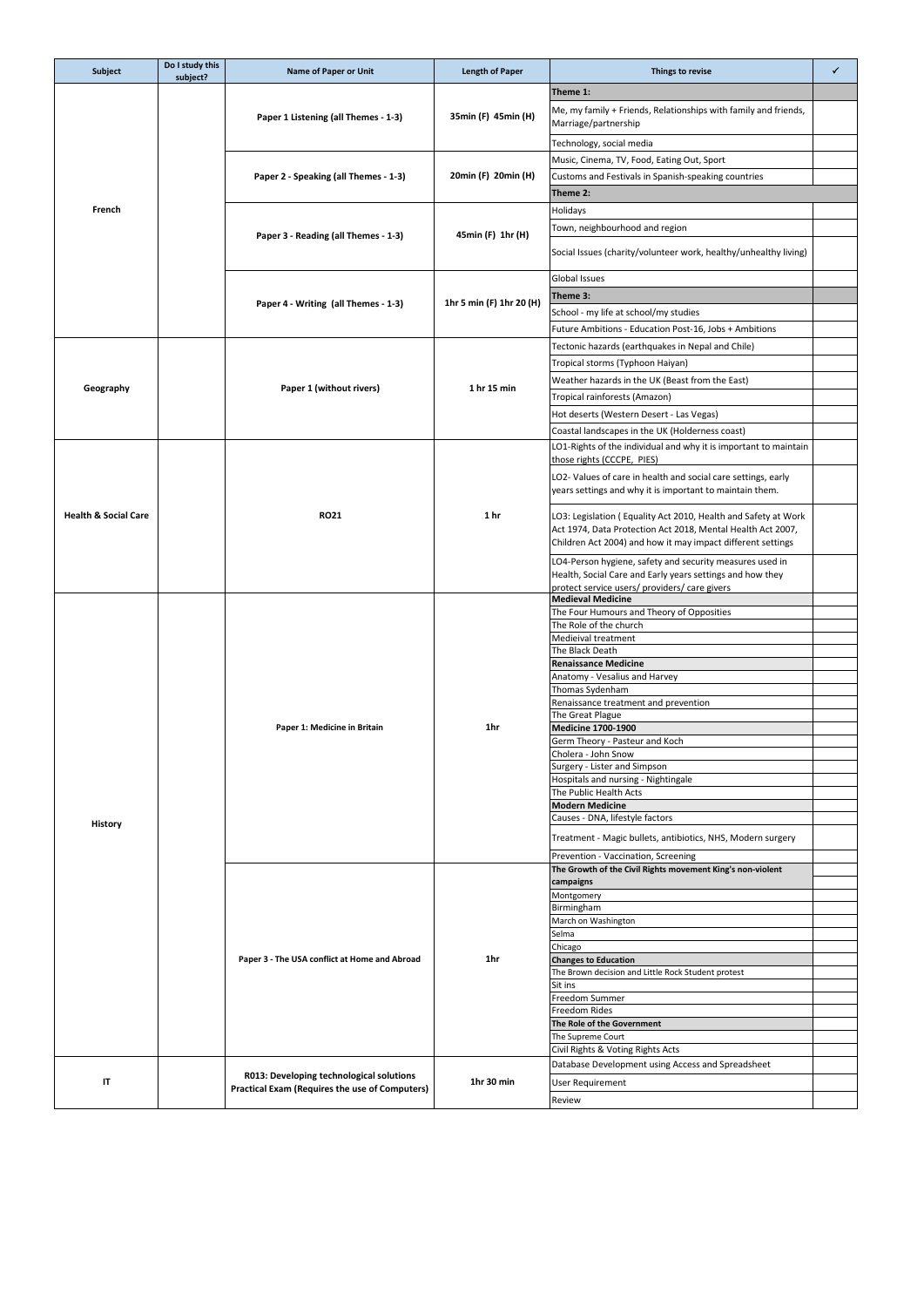| Subject                 | Do I study this<br>subject? | <b>Name of Paper or Unit</b>                               | <b>Length of Paper</b> | Things to revise                             | $\checkmark$ |
|-------------------------|-----------------------------|------------------------------------------------------------|------------------------|----------------------------------------------|--------------|
|                         |                             |                                                            |                        | Number                                       |              |
|                         |                             |                                                            |                        | Algebra                                      |              |
|                         |                             | Paper 1 (Non-Calculator) Your teachers will give           |                        | Ratio, Proportion and Rates of Change        |              |
|                         |                             | you a more detailed breakdown of topics in your<br>lesson. | 1 hr 30 min            | Geometry and Measures                        |              |
|                         |                             |                                                            |                        | Probability                                  |              |
|                         |                             |                                                            |                        | Statistics                                   |              |
| Maths                   |                             |                                                            |                        | Number                                       |              |
|                         |                             |                                                            |                        | Algebra                                      |              |
|                         |                             | Paper 2 (Calculator) Your teachers will give you           | 1 hr 30                | Ratio, Proportion and Rates of Change        |              |
|                         |                             | a more detailed breakdown of topics in your<br>lesson.     |                        | Geometry and Measures                        |              |
|                         |                             |                                                            |                        | Probability                                  |              |
|                         |                             |                                                            |                        | Statistics                                   |              |
|                         |                             |                                                            |                        | Concerto through time                        |              |
|                         |                             |                                                            | 1 hr 30min             | Rhythms of the world                         |              |
| Music                   |                             | <b>Listening and Appraising</b>                            |                        | Film Music                                   |              |
|                         |                             |                                                            |                        | Pop Music.                                   |              |
|                         |                             |                                                            |                        | <b>Cell Biology</b>                          |              |
|                         |                             |                                                            |                        | Parts of cells                               |              |
|                         |                             |                                                            |                        | Cell organelles and functions                |              |
|                         |                             |                                                            |                        | Prokaryotes and Eukaryotes                   |              |
|                         |                             |                                                            |                        | Cell division                                |              |
|                         |                             |                                                            |                        | Surface area                                 |              |
|                         |                             |                                                            |                        | Volume ratio                                 |              |
|                         |                             |                                                            |                        | Cell specialisation                          |              |
|                         |                             |                                                            |                        | Stem cells                                   |              |
|                         |                             |                                                            |                        | Diffusion                                    |              |
|                         |                             |                                                            |                        | osmosis                                      |              |
|                         |                             |                                                            |                        | <b>Active Transport</b>                      |              |
|                         |                             |                                                            |                        | Exchange surfaces                            |              |
|                         |                             |                                                            |                        | Digestive system                             |              |
|                         |                             |                                                            |                        | Enzymes in digestion                         |              |
|                         |                             |                                                            |                        | Food tests                                   |              |
| <b>Combined Science</b> |                             |                                                            | 1hr 15min              | Blood                                        |              |
| Biology                 |                             | Paper 1                                                    |                        | <b>Blood vessels</b>                         |              |
|                         |                             |                                                            |                        | the heart                                    |              |
|                         |                             |                                                            |                        | Breathing and gas exchange                   |              |
|                         |                             |                                                            |                        | Transport systems in plants                  |              |
|                         |                             |                                                            |                        | factors affecting transpiration              |              |
|                         |                             |                                                            |                        | Communicable diseases                        |              |
|                         |                             |                                                            |                        | Viral, fungal, protist and bacterial disease |              |
|                         |                             |                                                            |                        | Human defence systems                        |              |
|                         |                             |                                                            |                        | Immunity                                     |              |
|                         |                             |                                                            |                        | Vaccination                                  |              |
|                         |                             |                                                            |                        | Non-communicable diseases:                   |              |
|                         |                             |                                                            |                        | Cancer                                       |              |
|                         |                             |                                                            |                        | Smoking and the risk of disease              |              |
|                         |                             |                                                            |                        | Alcohol and disease                          |              |
|                         |                             |                                                            |                        | Photosynthesis                               |              |
|                         |                             |                                                            |                        | Respiration                                  |              |
|                         |                             |                                                            |                        | Metabolism                                   |              |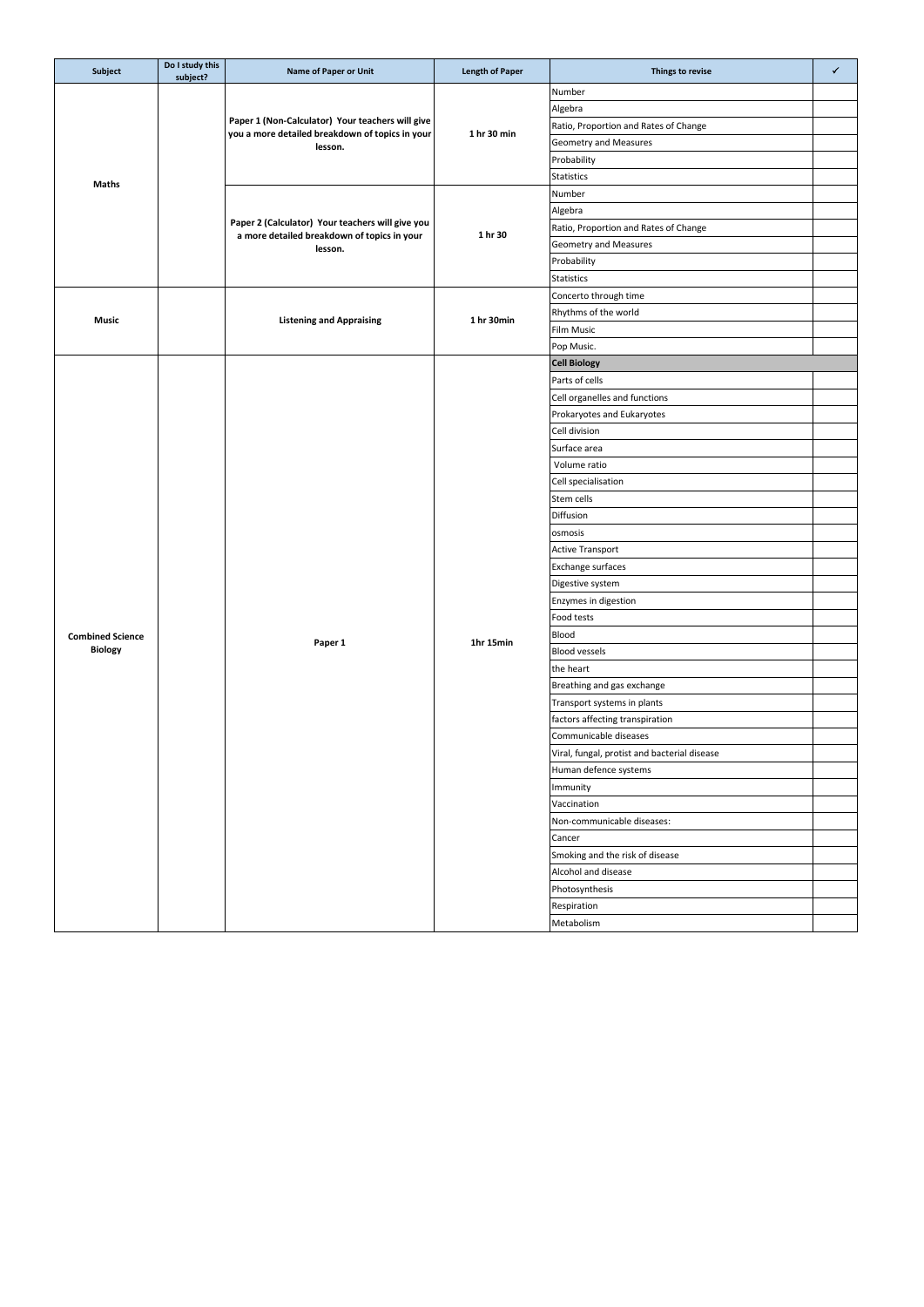| Subject                            | Do I study this<br>subject? | <b>Name of Paper or Unit</b> | <b>Length of Paper</b> | Things to revise                     | ✓ |
|------------------------------------|-----------------------------|------------------------------|------------------------|--------------------------------------|---|
|                                    |                             |                              |                        | Atomic structure                     |   |
|                                    |                             |                              |                        | Structure of the atom                |   |
|                                    |                             |                              |                        | Electron arrangement                 |   |
|                                    |                             |                              |                        | Calculating sub-atomic particles     |   |
|                                    |                             |                              |                        | Isotopes                             |   |
|                                    |                             |                              |                        | <b>Chemical Bonding</b>              |   |
|                                    |                             |                              | 1hr 15min              | Ionic, Covalent and Metallic Bonding |   |
|                                    |                             |                              |                        | Ionic and covalent Compounds         |   |
| <b>Combined Science</b>            |                             |                              |                        | History of the atom                  |   |
| Chemistry                          |                             | Paper 1                      |                        | development of the Periodic Table    |   |
|                                    |                             |                              |                        | Trends in the Periodic table         |   |
|                                    |                             |                              |                        | Groups 1,7 and 0                     |   |
|                                    |                             |                              |                        | Quantitative Chemistry               |   |
|                                    |                             |                              |                        | Mass numbers                         |   |
|                                    |                             |                              |                        | Moles                                |   |
|                                    |                             |                              |                        | Percentage yield                     |   |
|                                    |                             |                              |                        | <b>Empirical formula</b>             |   |
|                                    |                             |                              |                        | <b>RFM</b>                           |   |
|                                    |                             |                              |                        | Energy                               |   |
|                                    |                             |                              |                        | Changes in energy stores             |   |
|                                    |                             |                              |                        | Conservation of energy               |   |
|                                    |                             |                              |                        | Energy and Work                      |   |
|                                    |                             |                              |                        | Gravitational potential stores       |   |
|                                    |                             |                              |                        | Kinetic energy and elastic stores    |   |
|                                    |                             |                              |                        | Energy dissipation                   |   |
|                                    |                             |                              |                        | Energy and efficiency                |   |
|                                    |                             |                              |                        | Electrical appliances                |   |
|                                    |                             | Paper 1                      |                        | Energy and Power                     |   |
|                                    |                             |                              |                        | Conduction                           |   |
|                                    |                             |                              |                        | Convection                           |   |
|                                    |                             |                              |                        |                                      |   |
|                                    |                             |                              |                        | radiation                            |   |
|                                    |                             |                              |                        | Specific Heat Capacity               |   |
| <b>Combined Science</b><br>Physics |                             |                              | 1hr 15min              | Heating and Insulating buildings     |   |
|                                    |                             |                              |                        | Electricity                          |   |
|                                    |                             |                              |                        | Current and charge                   |   |
|                                    |                             |                              |                        | Potential difference and resistance  |   |
|                                    |                             |                              |                        | Component characteristics            |   |
|                                    |                             |                              |                        | Series and parallel circuits         |   |
|                                    |                             |                              |                        | Alternating current                  |   |
|                                    |                             |                              |                        | <b>Cables and Plugs</b>              |   |
|                                    |                             |                              |                        | Power and potential difference       |   |
|                                    |                             |                              |                        | current and energy transfer          |   |
|                                    |                             |                              |                        | Appliances and efficiency            |   |
|                                    |                             |                              |                        | Radioactivity                        |   |
|                                    |                             |                              |                        | Atoms and Radiation                  |   |
|                                    |                             |                              |                        | History of the Atom                  |   |
|                                    |                             |                              |                        | Alpha, beta, gamma radiation,        |   |
|                                    |                             |                              |                        | Activity and Half-Life               |   |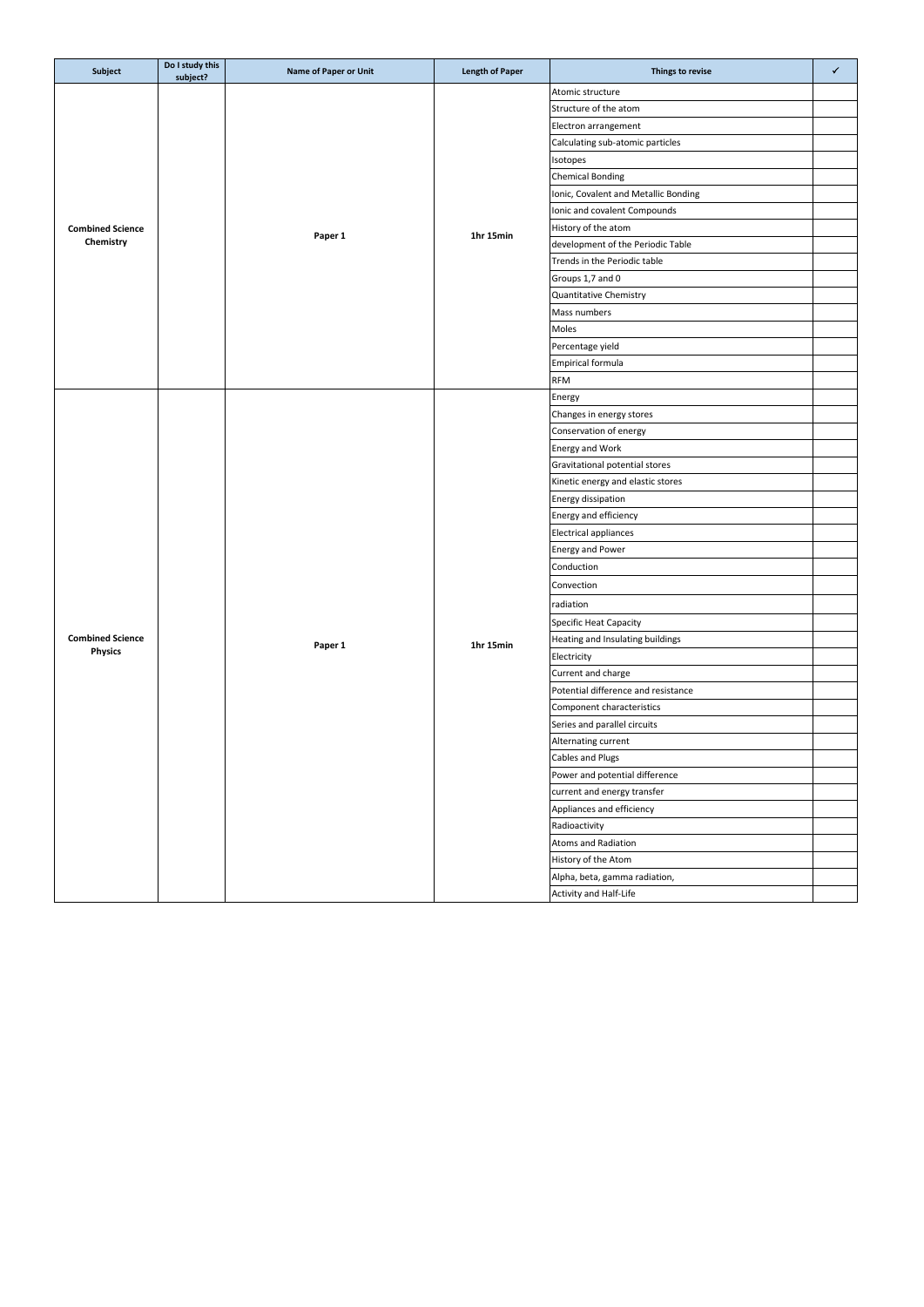| Subject                       | Do I study this<br>subject? | Name of Paper or Unit | <b>Length of Paper</b> | Things to revise                             | ✓ |
|-------------------------------|-----------------------------|-----------------------|------------------------|----------------------------------------------|---|
|                               |                             |                       |                        | <b>Cell Biology</b>                          |   |
|                               |                             |                       |                        | Parts of cells                               |   |
|                               |                             |                       |                        | Cell organelles and functions                |   |
|                               |                             |                       |                        | Prokaryotes and Eukaryotes                   |   |
|                               |                             |                       |                        | Cell division                                |   |
|                               |                             |                       |                        | Surface area                                 |   |
|                               |                             |                       |                        |                                              |   |
|                               |                             |                       |                        | Volume ratio                                 |   |
|                               |                             |                       |                        | Cell specialisation                          |   |
|                               |                             |                       |                        | Stem cells                                   |   |
|                               |                             |                       |                        | Diffusion                                    |   |
|                               |                             |                       |                        | osmosis                                      |   |
|                               |                             |                       |                        | <b>Active Transport</b>                      |   |
|                               |                             |                       |                        | Exchange surfaces                            |   |
|                               |                             |                       |                        | Digestive system                             |   |
|                               |                             |                       |                        | Enzymes in digestion                         |   |
|                               |                             |                       |                        | Food tests                                   |   |
|                               |                             |                       |                        | Blood                                        |   |
|                               |                             |                       |                        |                                              |   |
|                               |                             |                       |                        | Blood vessels                                |   |
| <b>Triple Science Biology</b> |                             | Paper 1               | 1hr 45 min             | the heart                                    |   |
|                               |                             |                       |                        | Breathing and gas exchange                   |   |
|                               |                             |                       |                        | Transport systems in plants                  |   |
|                               |                             |                       |                        | factors affecting transpiration              |   |
|                               |                             |                       |                        | Communicable diseases                        |   |
|                               |                             |                       |                        | Viral, fungal, protist and bacterial disease |   |
|                               |                             |                       |                        | Human defence systems                        |   |
|                               |                             |                       |                        | Immunity                                     |   |
|                               |                             |                       |                        | Vaccination                                  |   |
|                               |                             |                       |                        | Non-communicable diseases:                   |   |
|                               |                             |                       |                        |                                              |   |
|                               |                             |                       |                        | Cancer                                       |   |
|                               |                             |                       |                        | Smoking and the risk of disease              |   |
|                               |                             |                       |                        | Alcohol and disease                          |   |
|                               |                             |                       |                        | Photosynthesis                               |   |
|                               |                             |                       |                        | Respiration                                  |   |
|                               |                             |                       |                        | Metabolism                                   |   |
|                               |                             |                       |                        | <b>Additional Triple topics</b>              |   |
|                               |                             |                       |                        | Culturing bacteria                           |   |
|                               |                             |                       |                        | inhibition zone calculations                 |   |
|                               |                             |                       |                        | Atomic structure                             |   |
|                               |                             | Paper 1               |                        | Structure of the atom                        |   |
|                               |                             |                       |                        | Electron arrangement                         |   |
|                               |                             |                       |                        | Calculating sub-atomic particles             |   |
|                               |                             |                       |                        |                                              |   |
|                               |                             |                       |                        | Isotopes                                     |   |
|                               |                             |                       |                        | <b>Chemical Bonding</b>                      |   |
|                               |                             |                       |                        | Ionic, Covalent and Metallic Bonding         |   |
|                               |                             |                       |                        | Ionic and covalent Compounds                 |   |
|                               |                             |                       |                        | History of the atom                          |   |
|                               |                             |                       |                        | development of the Periodic Table            |   |
| <b>Triple Science</b>         |                             |                       |                        | Trends in the Periodic table                 |   |
| Chemistry                     |                             |                       | 1hr 45min              | Groups 1,7 and 0                             |   |
|                               |                             |                       |                        | Quantitative Chemistry                       |   |
|                               |                             |                       |                        | Mass numbers                                 |   |
|                               |                             |                       |                        | Moles                                        |   |
|                               |                             |                       |                        |                                              |   |
|                               |                             |                       |                        | Percentage yield                             |   |
|                               |                             |                       |                        | Empirical formula                            |   |
|                               |                             |                       |                        | <b>RFM</b>                                   |   |
|                               |                             |                       |                        | <b>Additional Triple topics</b>              |   |
|                               |                             |                       |                        | Nanoscience and nanoparticles                |   |
|                               |                             |                       |                        | <b>Atom Economy</b>                          |   |
|                               |                             |                       |                        | Concentration and Titration calculations     |   |
|                               |                             |                       |                        |                                              |   |